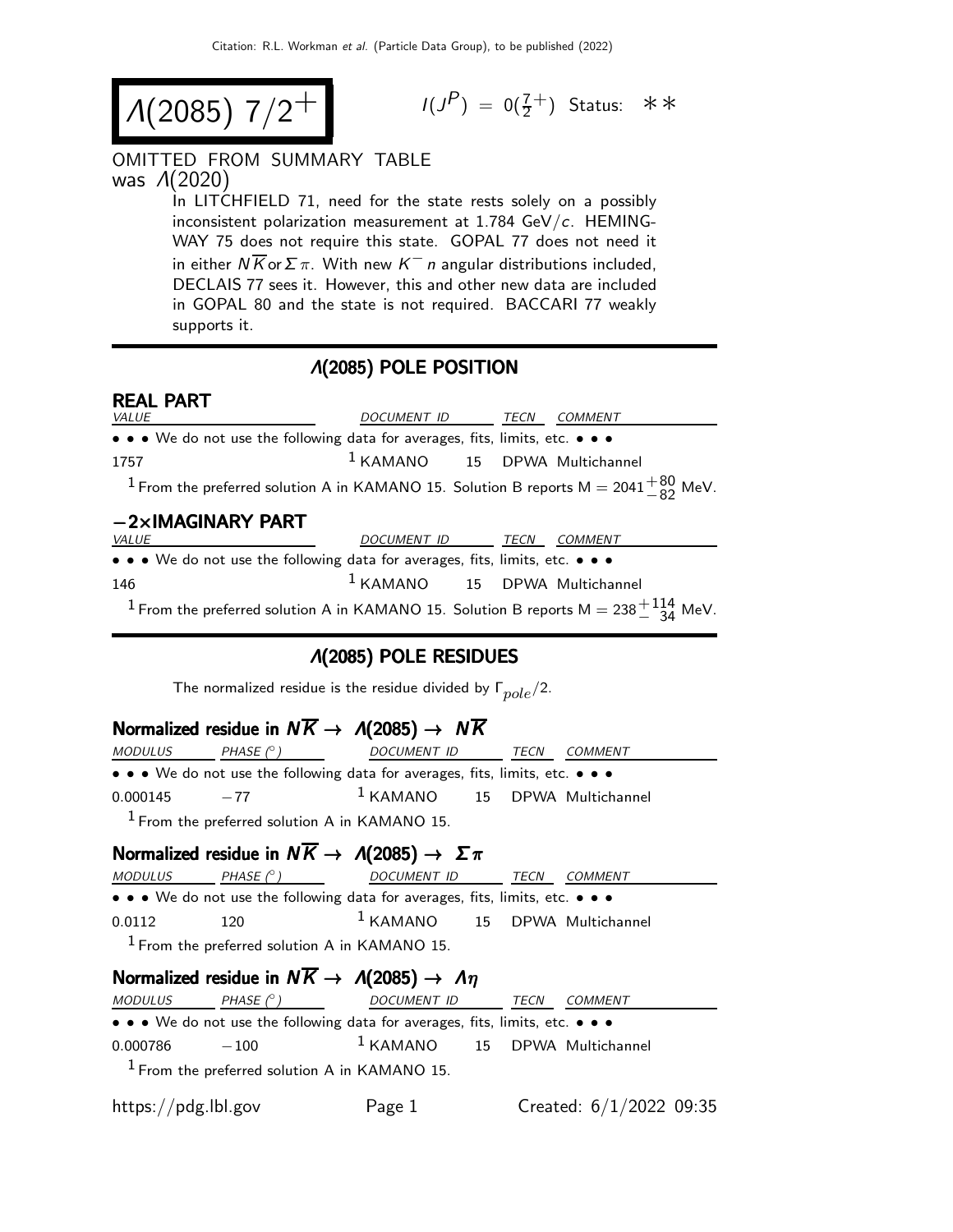Citation: R.L. Workman et al. (Particle Data Group), to be published (2022)

|         |                              | Normalized residue in $N\overline{K} \to \Lambda(2085) \to \Sigma(1385)\pi$ , F-wave |  |         |
|---------|------------------------------|--------------------------------------------------------------------------------------|--|---------|
|         | $MODULUS$ PHASE $(^{\circ})$ | DOCUMENT ID TECN                                                                     |  | COMMENT |
|         |                              | • • • We do not use the following data for averages, fits, limits, etc. • • •        |  |         |
| 0.00451 | $-82$                        | <sup>1</sup> KAMANO 15 DPWA Multichannel                                             |  |         |
|         |                              | $1$ From the preferred solution A in KAMANO 15.                                      |  |         |

### Normalized residue in  $N\overline{K}\rightarrow A(2085)\rightarrow \ \Sigma(1385)\pi$ , H-wave

| MODULUS           | PHASE $(^\circ)$ | DOCUMENT ID TECN                                                                                                      |  | <i>COMMENT</i> |  |
|-------------------|------------------|-----------------------------------------------------------------------------------------------------------------------|--|----------------|--|
|                   |                  | $\bullet \bullet \bullet$ We do not use the following data for averages, fits, limits, etc. $\bullet \bullet \bullet$ |  |                |  |
| $0.0000298 - 128$ |                  | $1$ KAMANO $15$ DPWA Multichannel                                                                                     |  |                |  |
|                   |                  | $1$ From the preferred solution A in KAMANO 15.                                                                       |  |                |  |

# Λ(2085) MASS

| <i>VALUE</i> (MeV)          | <i>DOCUMENT ID</i>                                        |  | <i>TECN COMMENT</i>                                   |
|-----------------------------|-----------------------------------------------------------|--|-------------------------------------------------------|
| $\approx$ 2020 OUR ESTIMATE |                                                           |  |                                                       |
| $2043 + 22$                 | ZHANG                                                     |  | 13A DPWA Multichannel                                 |
| 2140                        | BACCARI 77 DPWA $K^- p \to \Lambda \omega$                |  |                                                       |
| 2117                        | DECLAIS 77 DPWA $\overline{K}N \rightarrow \overline{K}N$ |  |                                                       |
| $2100 \pm 30$               |                                                           |  | LITCHFIELD 71 DPWA $K^- p \rightarrow \overline{K} N$ |
| $2020 + 20$                 | BARBARO- 70 DPWA $K^- p \to \Sigma \pi$                   |  |                                                       |

#### Λ(2085) WIDTH

| <i>VALUE</i> (MeV) | DOCUMENT ID TECN COMMENT                                  |  |                       |
|--------------------|-----------------------------------------------------------|--|-----------------------|
| $200 \pm 75$       | ZHANG                                                     |  | 13A DPWA Multichannel |
| 128                | BACCARI 77 DPWA $K^- p \to \Lambda \omega$                |  |                       |
| 167                | DECLAIS 77 DPWA $\overline{K}N \rightarrow \overline{K}N$ |  |                       |
| $120 \pm 30$       | LITCHFIELD 71 DPWA $K^- p \rightarrow \overline{K} N$     |  |                       |
| $160\pm30$         | BARBARO- 70 DPWA $K^- p \to \Sigma \pi$                   |  |                       |

## Λ(2085) DECAY MODES

|                       | Mode                                      | Fraction $(\Gamma_i/\Gamma)$ |
|-----------------------|-------------------------------------------|------------------------------|
| $\Gamma_1$            | $N\overline{K}$                           |                              |
| $\Gamma_2$            | $\Sigma \pi$                              |                              |
| $\Gamma_3$            | $\Lambda$                                 |                              |
| $\Gamma_4$            | $\Sigma(1385)\pi$ , F-wave                |                              |
| $\Gamma_5$            | $\Sigma(1385)\pi$ , <i>H</i> -wave        |                              |
| $\Gamma_6$            | $N\overline{K}$ <sup>*</sup> (892), S=1/2 | $(30\pm9)\%$                 |
| $\Gamma_7$            | $N\overline{K}^*(892)$ , S=1/2, F-wave    |                              |
| $\Gamma_8$            | $N\overline{K}^*(892)$ , S=3/2, F-wave    |                              |
| $\Gamma$ <sub>9</sub> | $N\overline{K}^*(892)$ , S=3/2, H-wave    |                              |
| $\Gamma_{10}$         | Λω                                        |                              |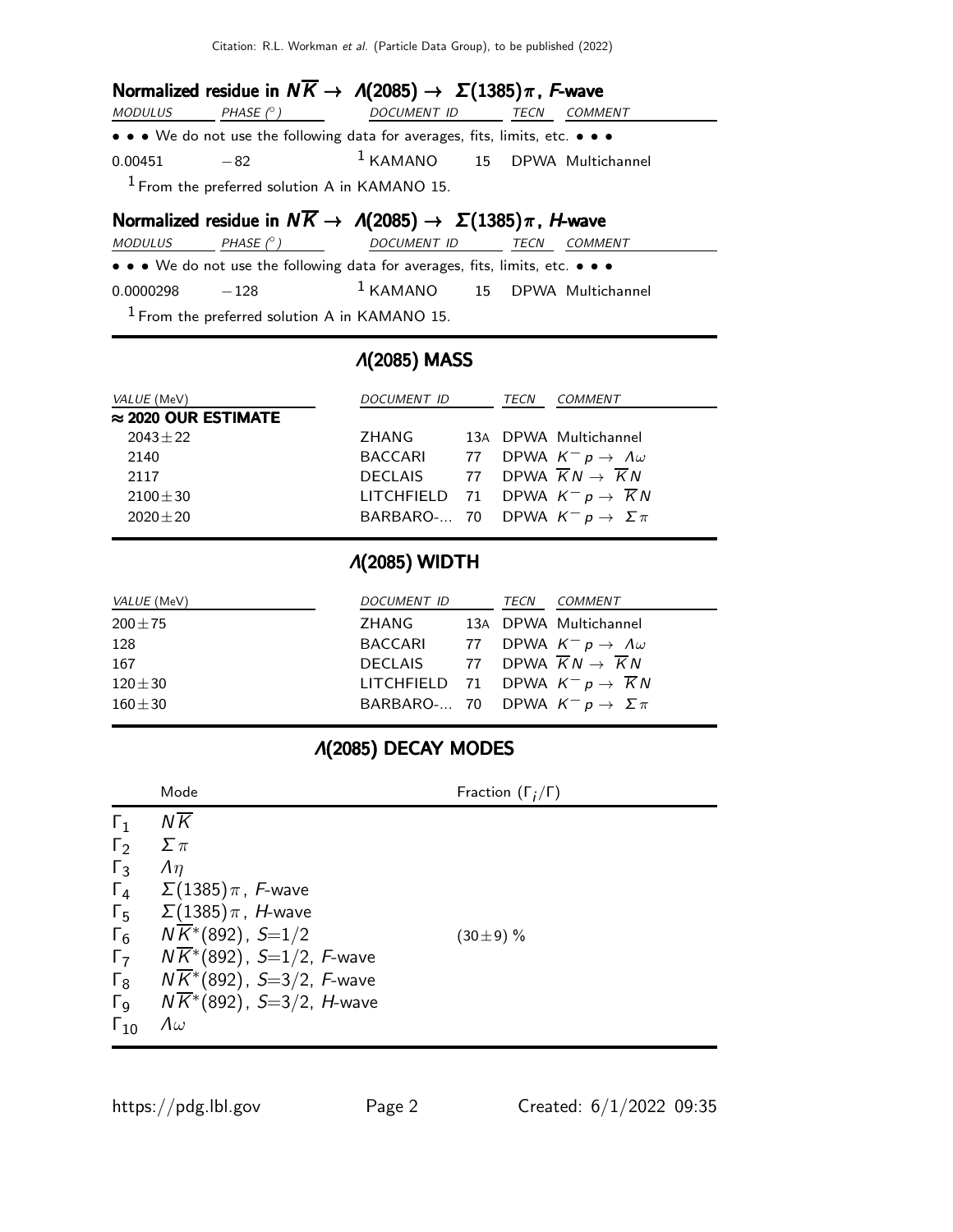# Λ(2085) BRANCHING RATIOS

See "Sign conventions for resonance couplings" in the Note on  $\Lambda$  and  $\Sigma$ Resonances.

| $\Gamma(N\overline{K})/\Gamma_{\rm total}$                                    |                          |    |                                                | $\Gamma_1/\Gamma$ |
|-------------------------------------------------------------------------------|--------------------------|----|------------------------------------------------|-------------------|
| <i>VALUE</i>                                                                  | DOCUMENT ID              |    | <i>TECN COMMENT</i>                            |                   |
| $0.028 \pm 0.005$                                                             | ZHANG                    |    | 13A DPWA Multichannel                          |                   |
| 0.05                                                                          | <b>DECLAIS</b>           | 77 | DPWA $\overline{K}N \rightarrow \overline{K}N$ |                   |
| $0.05 \pm 0.02$                                                               | LITCHFIELD 71            |    | DPWA $K^- p \rightarrow \overline{K} N$        |                   |
| • • • We do not use the following data for averages, fits, limits, etc. • • • |                          |    |                                                |                   |
| not seen                                                                      | $1$ KAMANO               | 15 | DPWA Multichannel                              |                   |
| $1$ From the preferred solution A in KAMANO 15.                               |                          |    |                                                |                   |
| $\Gamma(\Sigma \pi)/\Gamma_{\rm total}$                                       |                          |    |                                                | $\Gamma_2/\Gamma$ |
| <b>VALUE</b>                                                                  | DOCUMENT ID TECN COMMENT |    |                                                |                   |
| • • • We do not use the following data for averages, fits, limits, etc. • • • |                          |    |                                                |                   |
| 0.891                                                                         | $1$ KAMANO               | 15 | DPWA Multichannel                              |                   |
| $1$ From the preferred solution A in KAMANO 15.                               |                          |    |                                                |                   |
| $\Gamma(\Lambda \eta)/\Gamma_{\rm total}$                                     |                          |    |                                                | $\Gamma_3/\Gamma$ |
| VALUE                                                                         | DOCU <u>MENT ID</u>      |    | TECN COMMENT                                   |                   |
| • • • We do not use the following data for averages, fits, limits, etc. • • • |                          |    |                                                |                   |
| 0.002                                                                         | $1$ KAMANO               |    | 15 DPWA Multichannel                           |                   |
| $1$ From the preferred solution A in KAMANO 15.                               |                          |    |                                                |                   |
| $\Gamma(\Sigma(1385)\pi$ , F-wave)/ $\Gamma_{\rm total}$                      |                          |    |                                                | $\Gamma_4/\Gamma$ |
| <b>VALUE</b><br><u> 1989 - Johann Barbara, martin a</u>                       | DOCUMENT ID TECN COMMENT |    |                                                |                   |
| • • • We do not use the following data for averages, fits, limits, etc. • • • |                          |    |                                                |                   |
| 0.105                                                                         | $1$ KAMANO               | 15 | DPWA Multichannel                              |                   |
| $1$ From the preferred solution A in KAMANO 15.                               |                          |    |                                                |                   |
|                                                                               |                          |    |                                                |                   |
| $\Gamma(\Sigma(1385)\pi$ , <i>H</i> -wave)/ $\Gamma_{\text{total}}$           |                          |    |                                                | $\Gamma_5/\Gamma$ |
| <i>VALUE</i>                                                                  | DOCUMENT ID TECN COMMENT |    |                                                |                   |
| • • • We do not use the following data for averages, fits, limits, etc. • • • |                          |    |                                                |                   |
| not seen                                                                      | $1$ KAMANO               | 15 | DPWA Multichannel                              |                   |
| $1$ From the preferred solution A in KAMANO 15.                               |                          |    |                                                |                   |
| $\Gamma(N\overline{K}^*(892), S=1/2, F\text{-wave})/\Gamma_{\text{total}}$    |                          |    |                                                | $\Gamma_7/\Gamma$ |
| VALUE                                                                         | DOCUMENT ID              |    | TECN COMMENT                                   |                   |
| • • • We do not use the following data for averages, fits, limits, etc. • • • |                          |    |                                                |                   |
| not seen                                                                      | $1$ KAMANO               | 15 | DPWA Multichannel                              |                   |
| $1$ From the preferred solution A in KAMANO 15.                               |                          |    |                                                |                   |
|                                                                               |                          |    |                                                |                   |
| $\Gamma(N\overline{K}^*(892)$ , S=3/2, F-wave)/ $\Gamma_{\rm total}$          |                          |    |                                                | $\Gamma_8/\Gamma$ |
| <b>VALUE</b>                                                                  | DOCUMENT ID TECN COMMENT |    |                                                |                   |
| • • • We do not use the following data for averages, fits, limits, etc. • • • |                          |    |                                                |                   |
| 0.001                                                                         | $1$ KAMANO               | 15 | DPWA Multichannel                              |                   |
| $1$ From the preferred solution A in KAMANO 15.                               |                          |    |                                                |                   |
| https://pdg.lbl.gov                                                           | Page 3                   |    | Created: $6/1/2022$ 09:35                      |                   |
|                                                                               |                          |    |                                                |                   |